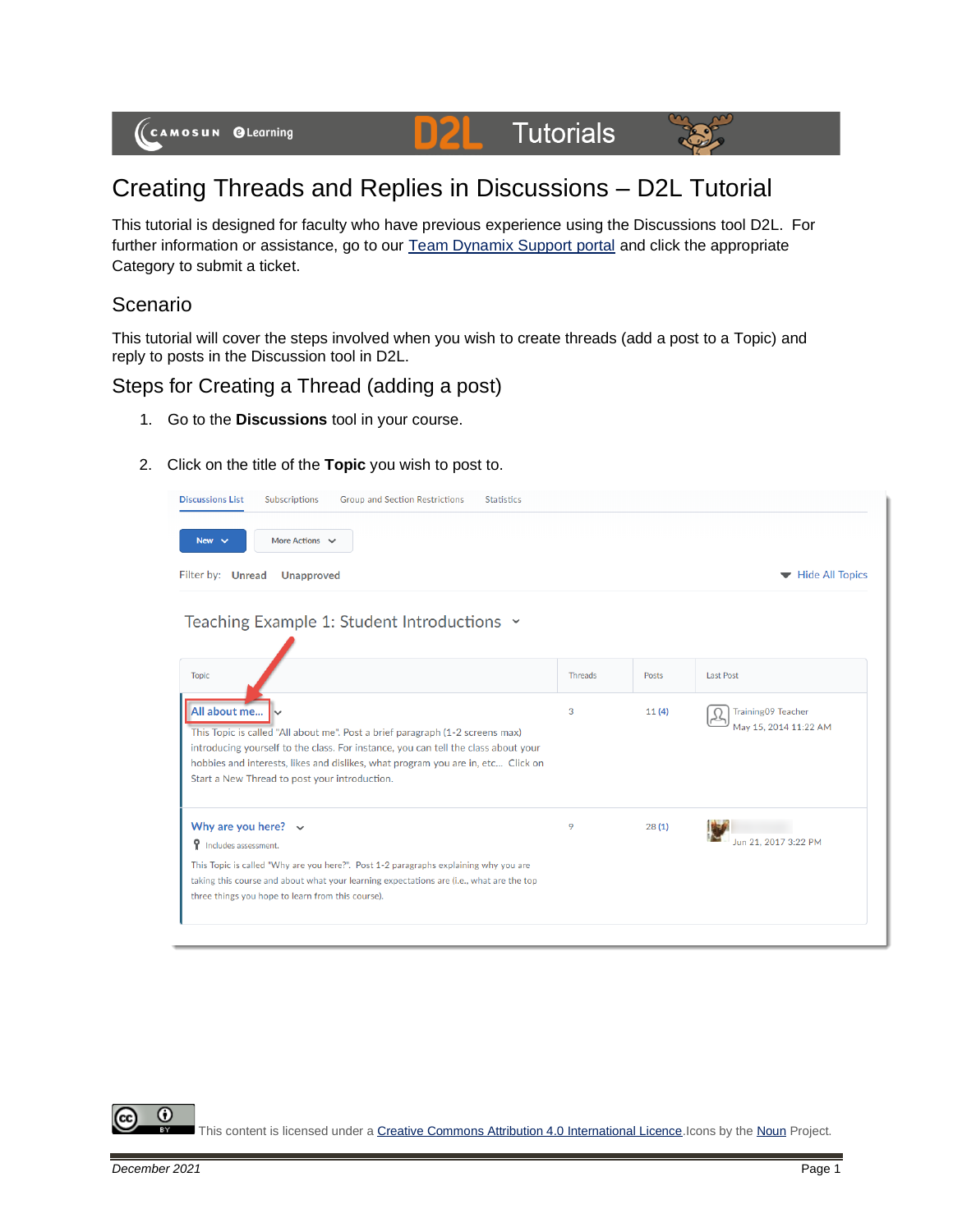#### 3. Click **Start a New Thread**.

| Discussions List > View Topic                                                                                                         | Search All about me. p<br>Settings<br><sup>O</sup> Help |
|---------------------------------------------------------------------------------------------------------------------------------------|---------------------------------------------------------|
| All about me v<br>Subscribe<br><b>Show Description</b><br><b>Start a New Thread</b>                                                   |                                                         |
| Filter by: All Threads $\smile$                                                                                                       | Sort by:<br>Oldest Thread<br>$\checkmark$               |
| Student 01 Introduction Y<br>Training01 Student posted Apr 30, 2014 6:36 PM 2 Subscribe<br>This is student 01 making my introduction! |                                                         |
| $\overline{2}$<br>$\Omega$<br>14<br>Replies<br>Unread<br><b>Views</b>                                                                 | Last post May 2, 2014 2:36<br>PM by Training01 Student  |

4. Give your post a **Subject** and add the **Message** for your post. You can add attachments as well if you like. You can also change the Topic you are posting to (in case you have gone into the wrong Topic). Click Post. If you want to be notified of replies to this Topic, select Subscribe to this thread (so you don't miss any messages).

| All about me v<br>P Includes assessment.<br>Subscribe<br><b>Show Descripti</b><br>All about Me!                                                                                                                                                    |  |
|----------------------------------------------------------------------------------------------------------------------------------------------------------------------------------------------------------------------------------------------------|--|
| $\sigma^o$ Eq<br>$\equiv \, \check{}\, \; \equiv \, \check{}\,$<br>$\Sigma~\sim$<br>盂<br>$\mathbb{H}$ $\vee$ + $\vee$ Lato (Recom $\vee$<br>U v<br>$\mathsf{A}_{\mathscr{L}}$<br>5č<br>I<br>$17.1px \sim$<br>$\cdots$<br>Paragraph<br>$\checkmark$ |  |
| $\ddot{\mathbb{Y}}$<br>Ŧ.<br>$\equiv$<br>$\circ$<br>$E_{\rm Q}$<br>$\langle \rangle$<br>đ                                                                                                                                                          |  |
| Here is where you would type your Post message                                                                                                                                                                                                     |  |
|                                                                                                                                                                                                                                                    |  |
|                                                                                                                                                                                                                                                    |  |
| h.                                                                                                                                                                                                                                                 |  |
| $\sqrt{\phantom{a}}$ Subscribe to this thread<br>Pin thread                                                                                                                                                                                        |  |
| <b>Hide attachments</b>                                                                                                                                                                                                                            |  |
| ٠                                                                                                                                                                                                                                                  |  |
| Drop files here, or click bela<br>$Record \n\vee$<br><b>C</b> Upload                                                                                                                                                                               |  |
|                                                                                                                                                                                                                                                    |  |
| <b>Choose Existing</b>                                                                                                                                                                                                                             |  |
|                                                                                                                                                                                                                                                    |  |
| Post to Student Introductions > All about me                                                                                                                                                                                                       |  |
| st to other topics<br><b>P</b><br>$\mathbb{b}$                                                                                                                                                                                                     |  |
| <b>Save as Draft</b><br>Cancel<br>Post                                                                                                                                                                                                             |  |

This content is licensed under [a Creative Commons Attribution 4.0 International Licence.I](https://creativecommons.org/licenses/by/4.0/)cons by th[e Noun](https://creativecommons.org/website-icons/) Project.

 $\odot$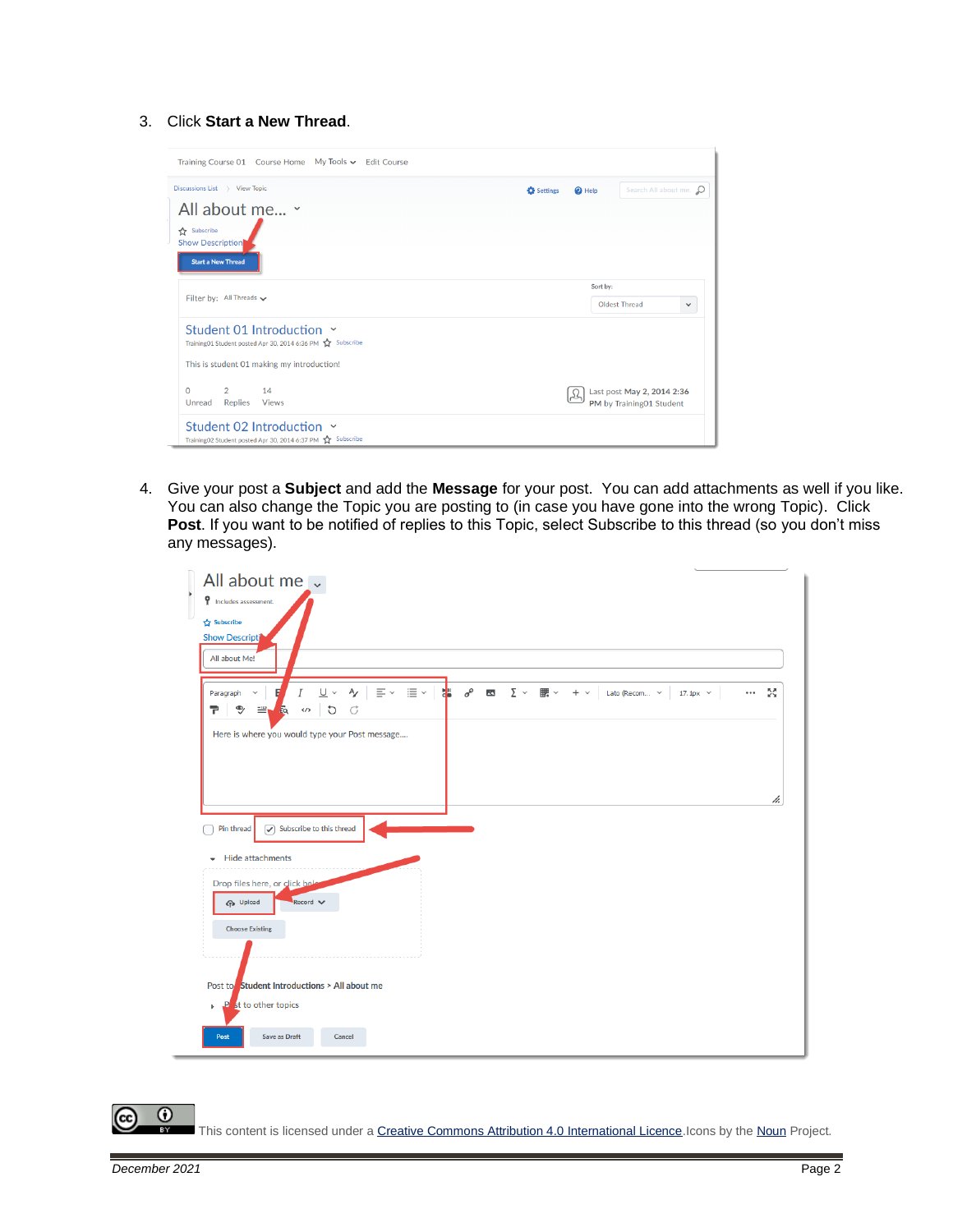# Steps for Replying to a Post

- 1. Go to the **Discussions** tool in your course.
- 2. Click on the title of the **Topic** you wish to post to.

| <b>Discussions List</b><br>Subscriptions<br><b>Group and Section Restrictions</b><br><b>Statistics</b>                                                                                                                                                                                                                   |                |       |                                                    |
|--------------------------------------------------------------------------------------------------------------------------------------------------------------------------------------------------------------------------------------------------------------------------------------------------------------------------|----------------|-------|----------------------------------------------------|
| More Actions $\vee$<br>New $\vee$                                                                                                                                                                                                                                                                                        |                |       |                                                    |
| Filter by: Unread<br><b>Unapproved</b>                                                                                                                                                                                                                                                                                   |                |       | Hide All Topics                                    |
| Teaching Example 1: Student Introductions $\sim$                                                                                                                                                                                                                                                                         |                |       |                                                    |
| <b>Topic</b>                                                                                                                                                                                                                                                                                                             | <b>Threads</b> | Posts | <b>Last Post</b>                                   |
| All about me<br>This Topic is called "All about me". Post a brief paragraph (1-2 screens max)<br>introducing yourself to the class. For instance, you can tell the class about your<br>hobbies and interests, likes and dislikes, what program you are in, etc Click on<br>Start a New Thread to post your introduction. | 3              | 11(4) | <b>Training09 Teacher</b><br>May 15, 2014 11:22 AM |
| Why are you here? $\sim$<br><b>9</b> Includes assessment.                                                                                                                                                                                                                                                                | 9              | 28(1) | Jun 21, 2017 3:22 PM                               |
| This Topic is called "Why are you here?". Post 1-2 paragraphs explaining why you are<br>taking this course and about what your learning expectations are (i.e., what are the top<br>three things you hope to learn from this course).                                                                                    |                |       |                                                    |
|                                                                                                                                                                                                                                                                                                                          |                |       |                                                    |

3. Click on the title of the **Thread** you wish to reply to.

| Training Course 01 Course Home My Tools v Edit Course                                                                 |                                                                  |
|-----------------------------------------------------------------------------------------------------------------------|------------------------------------------------------------------|
| Discussions List > View Topic<br>All about me ~                                                                       | Search All about me. O<br><b>C</b> Settings<br><sup>O</sup> Help |
| Subscribe<br><b>Show Description</b><br><b>Start a New Thread</b>                                                     |                                                                  |
| Filter by: All Threads v                                                                                              | Sort by:<br>Oldest Thread<br>$\checkmark$                        |
| <b>Student 01 Introduction</b><br>Training01 Student posted Apr 30, 2014 6:36 PM 17 Subscribe                         |                                                                  |
| This is student 01 making my introduction!<br>$\Omega$<br>$2^{\circ}$<br>14<br>Unread Replies<br><b>Views</b>         | Last post May 2, 2014 2:36<br>PM by Training01 Student           |
| Student 02 Introduction Y<br>Training02 Student posted Apr 30, 2014 6:37 PM <a> Subscribe<br/>Hi! I'm Student 02.</a> |                                                                  |
| $\mathbf 0$<br>2<br>10<br><b>Replies</b><br>Unread<br><b>Views</b>                                                    | Last post May 5, 2014 11:25<br>AM by Training01 Teacher          |

This content is licensed under [a Creative Commons Attribution 4.0 International Licence.I](https://creativecommons.org/licenses/by/4.0/)cons by th[e Noun](https://creativecommons.org/website-icons/) Project.

 $\odot$